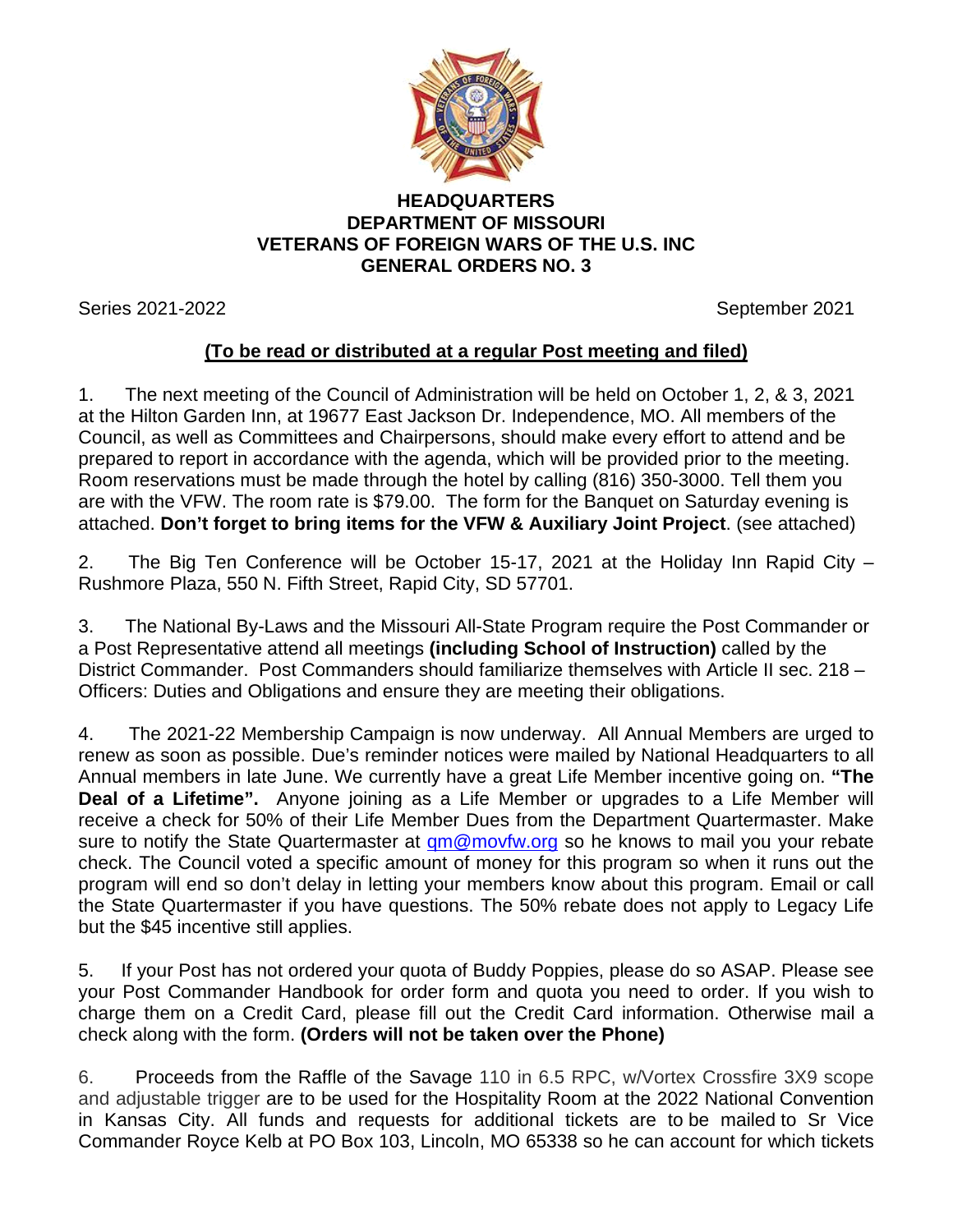General Orders #3, Series 2021-22 James Nail, State Commander Page - 2

have been sold or returned. All proceeds will be turned over to the Department Quartermaster. Drawing will be in June at the State Convention.

7. Reminder to Posts and Districts: The Voice of Democracy and Patriots Pen Scholarship program needs your support. Department needs Posts or Auxiliaries to (co)sponsor scholarships. Please forward \$500.00 to Department Headquarters prior to September 30, 2021. You can do one payment for the full amount or monthly installments**.** Scholarships will be paid out over a five-year period to district winners. Scholarship sponsor's name(s) will be listed in the banquet program each year.

8. All Posts are required to file a Federal Income Tax return. **NO EXCEPTIONS!** Posts may obtain forms 990EZ, 990 and/or 990T from any IRS Office, or online at http://www.irs.gov. Posts with a year end of 30 June must file with the IRS prior to 15 November 2021, (most posts have a year end of 30 June). **Failure to file will result in the loss of your tax-exempt status.**

9. Anyone requesting a Department Officer to attend a function must submit a **written request** to Department Headquarters at least 30 days prior to the date of the function. An e-mail to the Adjutant at [adj@movfw.org](mailto:adj@movfw.org) is acceptable.

10. All inspection reports should be mailed directly to the Department Inspector, Paul Frampton. His address is: 12855 NW Oakside Ct. Platte City, MO. 64079. If a Deputy Inspector wishes to claim mileage for travel in connection with the inspections, he/she must submit a voucher to the Department Inspector for approval.

11. Post Commanders are reminded that Community Activity Reporting is now on-line through the on-line Reporting program. Either Post or its Auxiliary may submit an activity through Online Community Activity Reporting. If the person submitting the report fails to include a name and means of contact, the reviewer reserves the right to reject the report outright. Please help us to help you get these reports correct.

12. The annual trip to the National Home for Children will be 21-24 October, 2021. The Missouri Halloween theme is "MASH". You can contact the VFW or Auxiliary Chairman for character suggestions. **Deadline to sign-up is 4 October**. There is a Registration Form and Agenda attached. If you have questions concerning the National Home you can contact Marilynn Archuletta at 660-473-3223, or e-mail: [natlhomechrm@movfw.org](mailto:natlhomechrm@movfw.org)

13. Posts are reminded that **ALL** Officer Changes must be reported to National and Department. You can email the Officer Change Form to the State Adjutant at [adj@movfw.org](mailto:adj@movfw.org) or to the Office Manager at [hqangela@movfw.org,](mailto:hqangela@movfw.org) or Fax to 1-573-636-2664 or mail to: 3401 Knipp Dr, Jefferson City, MO 65109.

14. The Charity Golf Tournament benefiting the National Home for Children will be held Friday, September 17, 2021 at Bear Creek Golf Course. Deadline to sign-up was July 31<sup>st</sup>. but I have attached the Flyer in case you need more information.